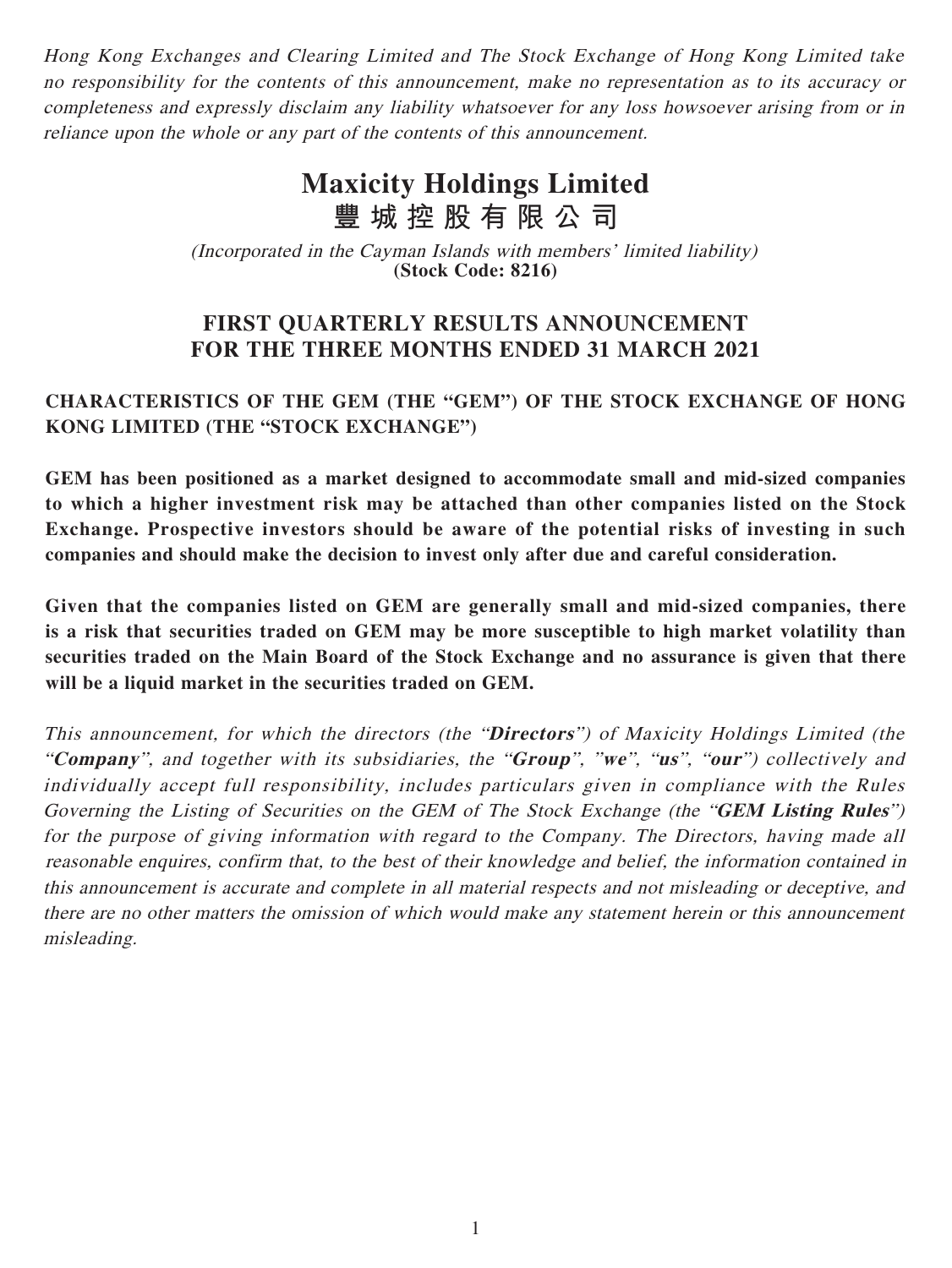## **FINANCIAL HIGHLIGHTS**

Our revenue increased from approximately HK\$61.1 million for the three months ended 31 March 2020 to approximately HK\$73.3 million for the three months ended 31 March 2021, representing an increase of approximately HK\$12.2 million or 20.0%.

Our profit and total comprehensive income attributable to equity holders of the Company decreased from approximately HK\$7.8 million for the three months ended 31 March 2020 to approximately HK\$5.4 million for the three months ended 31 March 2021, representing a decrease of approximately HK\$2.4 million or 31.1%.

However, our adjusted profit and total comprehensive income attributable to equity holders of the Company for the three months ended 31 March 2021 amounted to approximately HK\$9.4 million (excluding transfer of listing and related expenses and government grants received from Employment Support Scheme for Construction Sector (Casual Employees) under Anti-epidemic Fund launched by the Government of Hong Kong Special Administrative Region (the "**Employment Support Scheme**")), which increased by HK\$1.5 million or 19.6%.

Basic and diluted earnings per share amounted to approximately HK1.4 cents for three months ended 31 March 2021 (three months ended 31 March 2020: HK2.0 cents).

The board of Directors of the Company (the "**Board**") does not recommend the declaration of any interim dividend for the three months ended 31 March 2021 (three months ended 31 March 2020: nil).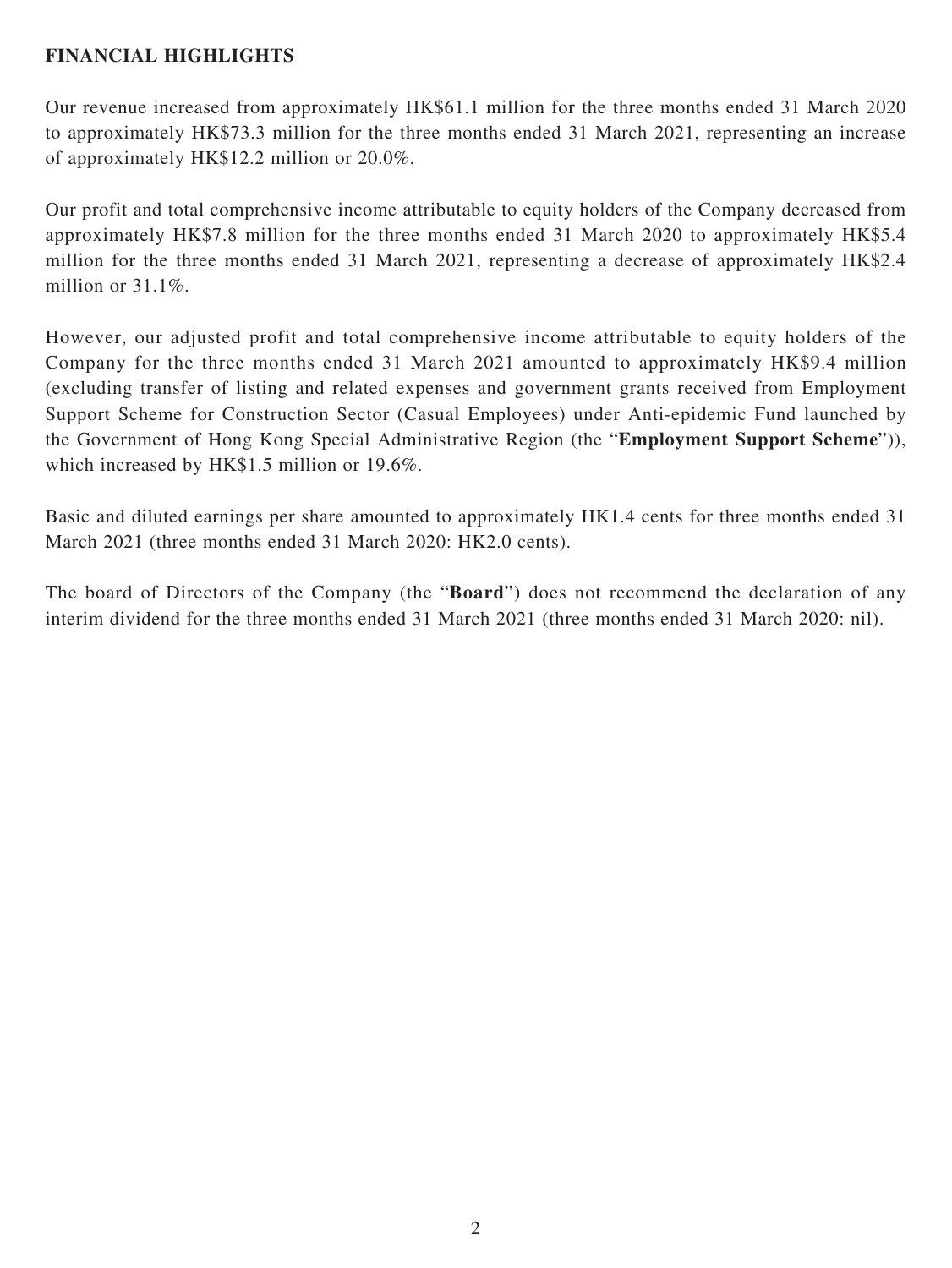The Board is pleased to announce the unaudited condensed consolidated financial results of the Group for the three months ended 31 March 2021 (the "**Reporting Period**"), together with the respective unaudited comparative figures for the corresponding period in 2020, as follows:

# **UNAUDITED CONDENSED CONSOLIDATED STATEMENT OF PROFIT OR LOSS AND OTHER COMPREHENSIVE INCOME**

For the three months ended 31 March 2021

|                                                      |                | Three months ended<br>31 March |             |  |  |
|------------------------------------------------------|----------------|--------------------------------|-------------|--|--|
|                                                      |                | 2021                           | 2020        |  |  |
|                                                      | <b>Notes</b>   | <b>HK\$'000</b>                | HK\$'000    |  |  |
|                                                      |                | (Unaudited)                    | (Unaudited) |  |  |
| Revenue                                              | $\mathfrak{Z}$ | 73,274                         | 61,063      |  |  |
| Cost of services                                     |                | (59, 836)                      | (49, 634)   |  |  |
| <b>Gross profit</b>                                  |                | 13,438                         | 11,429      |  |  |
| Other income, gains and losses, net                  | $\overline{4}$ | 820                            | 188         |  |  |
| Administrative expenses                              |                | (2, 408)                       | (2, 484)    |  |  |
| Transfer of listing and related expenses             |                | (4,753)                        |             |  |  |
| Finance costs                                        | 5              | (5)                            | (4)         |  |  |
| Profit before income tax                             | 6              | 7,092                          | 9,129       |  |  |
| Income tax expense                                   | 7              | (1,688)                        | (1,290)     |  |  |
| Profit and total comprehensive income for the period |                | 5,404                          | 7,839       |  |  |
| Earnings per share attributable to equity holders    |                |                                |             |  |  |
| of the Company                                       |                |                                |             |  |  |
| Basic and diluted                                    | 8              | HK1.4 cents                    | HK2.0 cents |  |  |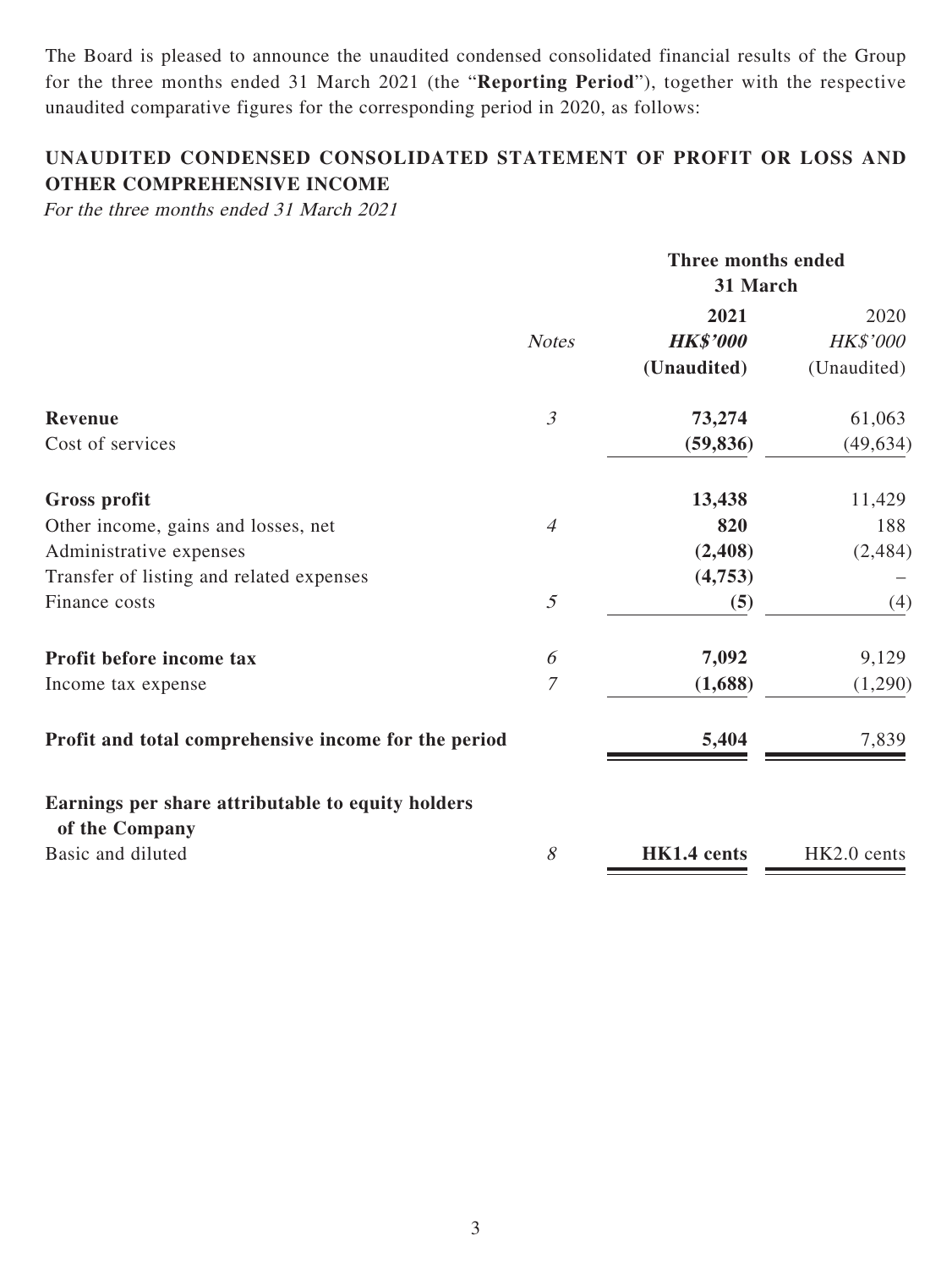# **UNAUDITED CONDENSED CONSOLIDATED STATEMENT OF CHANGES IN EQUITY**

For the three months ended 31 March 2021

|                                                                       | <b>Share</b><br>capital<br><b>HK\$'000</b> | <b>Share</b><br>premium<br><b>HK\$'000</b> | Capital<br>reserve<br><b>HK\$'000</b> | <b>Retained</b><br>earnings<br><b>HK\$'000</b> | <b>Total</b><br><b>HK\$'000</b> |
|-----------------------------------------------------------------------|--------------------------------------------|--------------------------------------------|---------------------------------------|------------------------------------------------|---------------------------------|
| Balance at 1 January 2020 (Audited)<br>Profit and total comprehensive | 4,000                                      | 50,084                                     | $\mathbf{1}$                          | 33,427                                         | 87,512                          |
| income for the period                                                 |                                            |                                            |                                       | 7,839                                          | 7,839                           |
| Balance at 31 March 2020                                              |                                            |                                            |                                       |                                                |                                 |
| (Unaudited)                                                           | 4,000                                      | 50,084                                     |                                       | 41,266                                         | 95,351                          |
| Balance at 1 January 2021 (Audited)<br>Profit and total comprehensive | 4,000                                      | 50,084                                     | 1                                     | 72,777                                         | 126,862                         |
| income for the period                                                 |                                            |                                            |                                       | 5,404                                          | 5,404                           |
| Balance at 31 March 2021                                              |                                            |                                            |                                       |                                                |                                 |
| (Unaudited)                                                           | 4,000                                      | 50,084                                     |                                       | 78,181                                         | 132,266                         |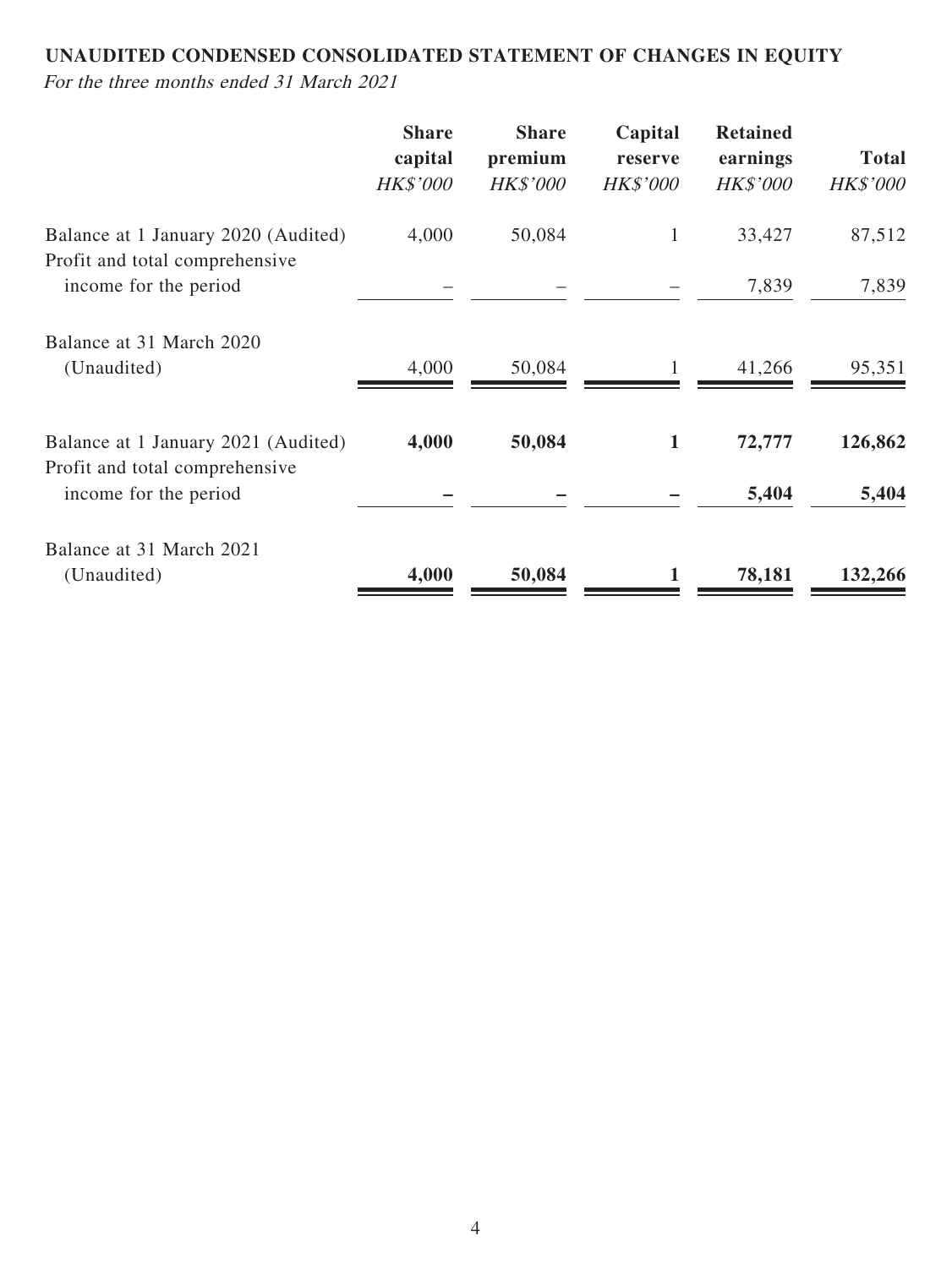#### **NOTES TO THE UNAUDITED CONDENSED CONSOLIDATED FINANCIAL STATEMENTS**

For the three months ended 31 March 2021

#### **1. GENERAL INFORMATION**

Maxicity Holdings Limited was incorporated as an exempted company with limited liability in the Cayman Islands under the Companies Act of the Cayman Islands on 30 January 2019. The addresses of the Company's registered office is Cricket Square, Hutchins Drive, P.O. Box 2681, Grand Cayman, KY1-1111, Cayman Islands. With effect from 2 September 2020, the address of principal place of business of the Company has been changed to Unit 1A, 6/F, Harbour Crystal Centre, 100 Granville Road, Tsim Sha Tsui, Hong Kong from Room 2302-2303, 23/F., Omega Plaza, 32-34A Dundas Street, Mongkok, Hong Kong.

The Company's shares are listed on the GEM of the Stock Exchange on 13 December 2019 (the "**Listing**").

The Company is an investment holding company. The Company and its subsidiaries are principally engaged in undertaking slope works in Hong Kong.

The Company's immediate and ultimate holding company is Good Hill Investment Limited, a company incorporated in the British Virgin Islands (the "**BVI**"). The ultimate controlling shareholders of the Group are Mr. Sieh Shing Kee ("**Mr. Sieh**") and Mr. Ho Ka Ki ("**Mr. Ho**") (collectively, the "**Controlling Shareholders**")

The condensed consolidated financial statements of the Group for the three months ended 31 March 2021 (the "**Condensed Consolidated Financial Statements**") are unaudited, but have been reviewed by the audit committee of the Company. The Condensed Consolidated Financial Statements were approved and authorised for issue by the board of directors on 12 May 2021.

#### **2. BASIS OF PREPARATION**

The Condensed Consolidated Financial Statements for the three months ended 31 March 2021 have been prepared in accordance with the applicable disclosure requirements of the Rules Governing the Listing of Securities on the GEM of the Stock Exchange and Hong Kong Financial Reporting Standards ("**HKFRSs**") issued by Hong Kong Institute of Certified Public Accountants. The Condensed Consolidated Financial Statements do not include all of the information and disclosures required for a full set of financial statements prepared in accordance with HKFRSs and should be read in conjunction with the annual consolidated financial statements of the Group for the year ended 31 December 2020.

The Condensed Consolidated Financial Statements have been prepared under the historical cost basis. The Condensed Consolidated Financial Statements are presented in Hong Kong dollars ("**HK\$**"), which is also the functional currency of the Company and its subsidiaries, and all values are rounded to the nearest thousand ("**HK\$'000**"), except where otherwise indicated.

The Condensed Consolidated Financial Statements have been prepared in accordance with the accounting policies adopted in the Group's annual consolidated financial statements for the year ended 31 December 2020, except for the adoption of the new and amended HKFRSs effective as of 1 January 2021.

The preparation of the Condensed Consolidated Financial Statements is in conformity with the HKFRSs requirements in the use of certain critical accounting estimates. The HKFRSs also require the management to exercise their judgements in the process of applying the Group's accounting policies.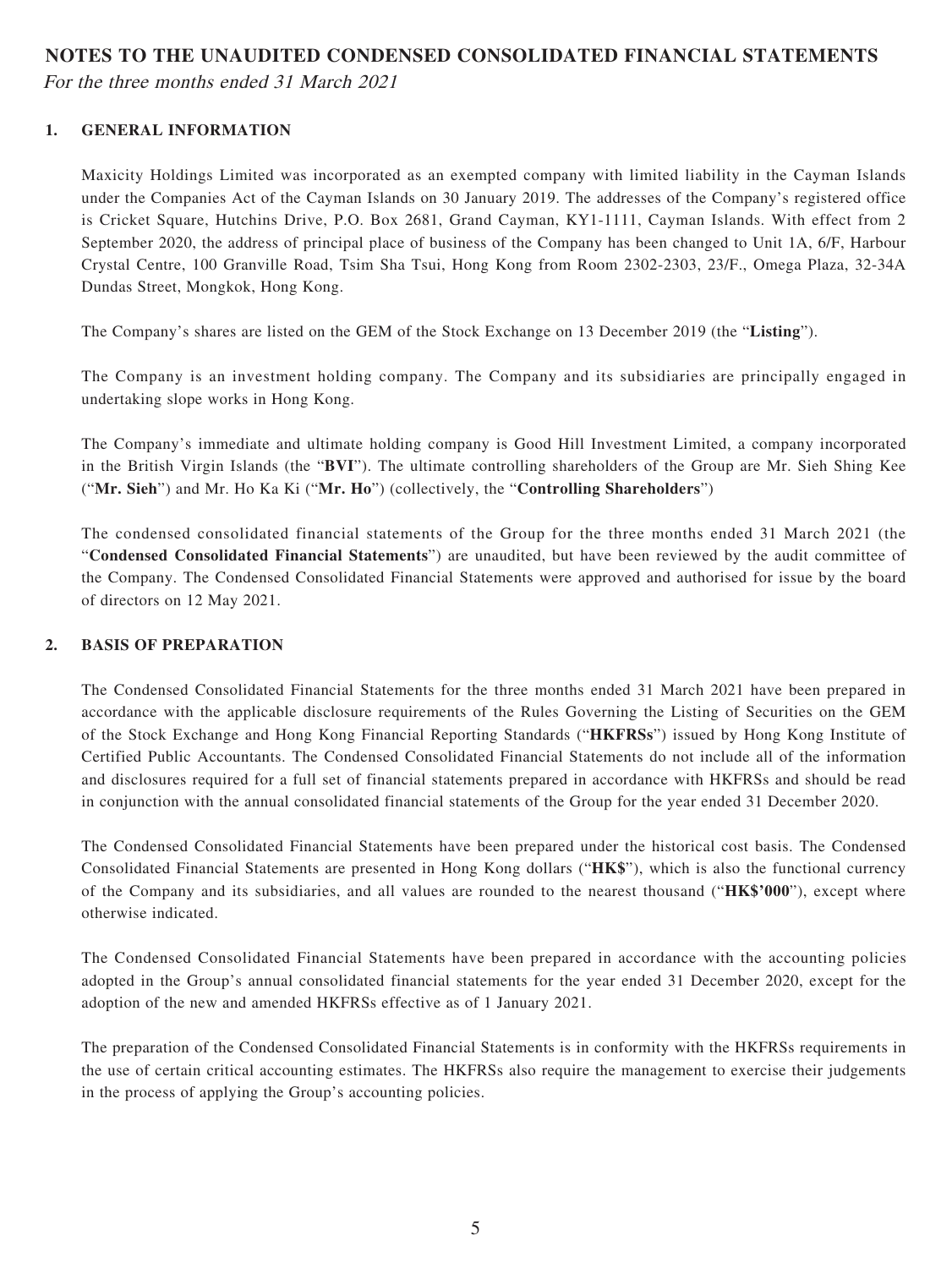#### **3. REVENUE**

The Group's principal activities are disclosed in note 1 to the Condensed Consolidated Financial Statements. Revenue represents income arising on the provision of slope works to external customers. The Group's revenue is recognised over time.

|                          | Three months ended 31 March |             |
|--------------------------|-----------------------------|-------------|
|                          | 2021                        | 2020        |
|                          | <b>HK\$'000</b>             | HK\$'000    |
|                          | (Unaudited)                 | (Unaudited) |
| Provision of slope works |                             |             |
| Public sector projects   | 58,622                      | 54,710      |
| Private sector projects  | 14,652                      | 6,353       |
|                          | 73,274                      | 61,063      |
|                          |                             |             |

#### **4. OTHER INCOME, GAINS AND LOSSES, NET**

|                         |                 | Three months ended 31 March |  |  |
|-------------------------|-----------------|-----------------------------|--|--|
|                         | 2021            | 2020<br>HK\$'000            |  |  |
|                         | <b>HK\$'000</b> |                             |  |  |
|                         | (Unaudited)     | (Unaudited)                 |  |  |
| Bank interest income    | 38              | 188                         |  |  |
| Government grant (Note) | 782             | -                           |  |  |
|                         | 820             | 188                         |  |  |

Note: During the three months ended 31 March 2021, the Group recognised subsidies of approximately HK\$782,000 in relation to Construction Industry Anti-epidemic Fund launched by the Construction Industry Council and Employment Support Scheme as part of the relief measures on COVID-19 pandemic.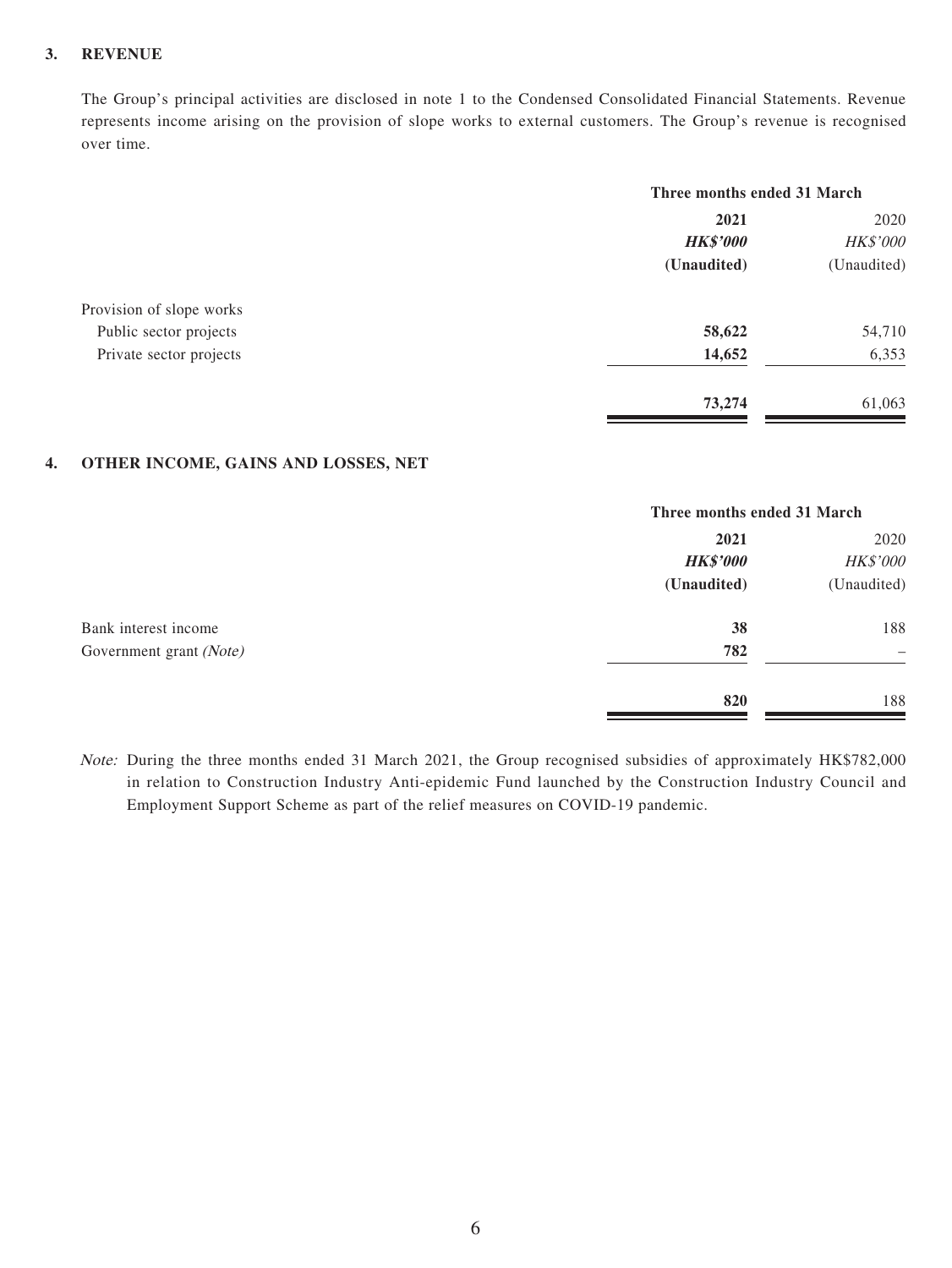#### **5. FINANCE COSTS**

|                                     | Three months ended 31 March |                 |  |
|-------------------------------------|-----------------------------|-----------------|--|
|                                     | 2021                        | 2020            |  |
|                                     | <b>HK\$'000</b>             | <b>HK\$'000</b> |  |
|                                     | (Unaudited)                 | (Unaudited)     |  |
| Finance charge on lease liabilities |                             | 4               |  |

#### **6. PROFIT BEFORE INCOME TAX**

|                                                        | Three months ended 31 March |                 |
|--------------------------------------------------------|-----------------------------|-----------------|
|                                                        | 2021                        | 2020            |
|                                                        | <b>HK\$'000</b>             | <b>HK\$'000</b> |
|                                                        | (Unaudited)                 | (Unaudited)     |
| Profit before income tax is arrived at after charging: |                             |                 |
| Depreciation, included in                              |                             |                 |
| Cost of service                                        |                             |                 |
| - Owned assets                                         | 388                         | 383             |
| Administrative expenses                                |                             |                 |
| - Owned assets                                         | 8                           | 36              |
| - Right-of-use assets                                  | 63                          | 127             |
|                                                        | 459                         | 546             |
| Auditor's remuneration                                 | 150                         | 150             |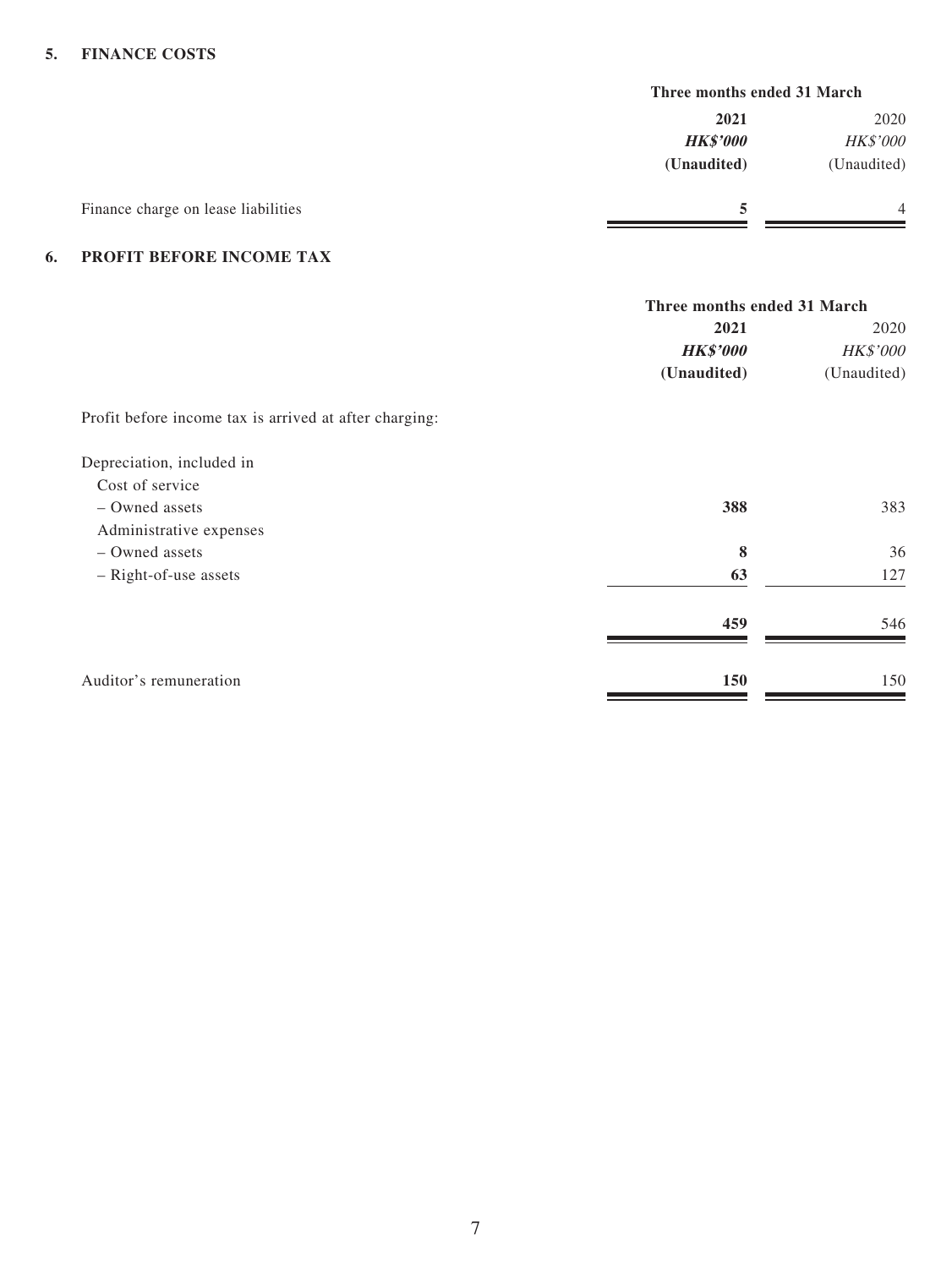#### **7. INCOME TAX EXPENSE**

|                                     |                 | Three months ended 31 March |  |
|-------------------------------------|-----------------|-----------------------------|--|
|                                     | 2021            | 2020                        |  |
|                                     | <b>HK\$'000</b> | <b>HK\$'000</b>             |  |
|                                     | (Unaudited)     | (Unaudited)                 |  |
| Provision for Hong Kong Profits tax |                 |                             |  |
| - Current tax                       | 1,678           | 1,300                       |  |
| Deferred Tax                        | 10              | (10)                        |  |
|                                     | 1,688           | 1,290                       |  |

The Group is subject to income tax on an entity basis on profits arising in or derived from the jurisdictions in which members of the Group are domiciled and operate.

Pursuant to the rules and regulations of the Cayman Islands and the BVI, the Group is not subject to any income tax in the Cayman Islands and the BVI.

Under the two-tiered profits tax rates regime, the first HK\$2,000,000 of profits of qualifying corporations will be taxed at 8.25%, and profits above HK\$2,000,000 will be taxed at 16.5%.

For the three months ended 31 March 2021 and 2020, Hong Kong Profits Tax of A-City Workshop Limited ("**A-City Workshop**"), a subsidiary of the Group, is calculated in accordance with the two-tiered profits tax rates regime.

#### **8. EARNINGS PER SHARE**

|                                                                                                                            | Three months ended 31 March |             |
|----------------------------------------------------------------------------------------------------------------------------|-----------------------------|-------------|
|                                                                                                                            | 2021                        |             |
|                                                                                                                            | (Unaudited)                 | (Unaudited) |
| Earnings for the purpose of calculating basic earnings per share<br>(profit for the period) $(HK$'000)$                    | 5,404                       | 7.839       |
| Weighted average number of ordinary shares for the purpose of<br>calculating basic earnings per share <i>(in thousand)</i> | 400,000                     | 400,000     |

Diluted earnings per share is the same as basic earnings per share as there were no dilutive potential ordinary shares during the three months ended 31 March 2021 and 2020.

#### **9. DIVIDEND**

The directors of the Company do not recommend the payment of any dividend in respect of the period for the three months ended 31 March 2021 (three months ended 31 March 2020: Nil).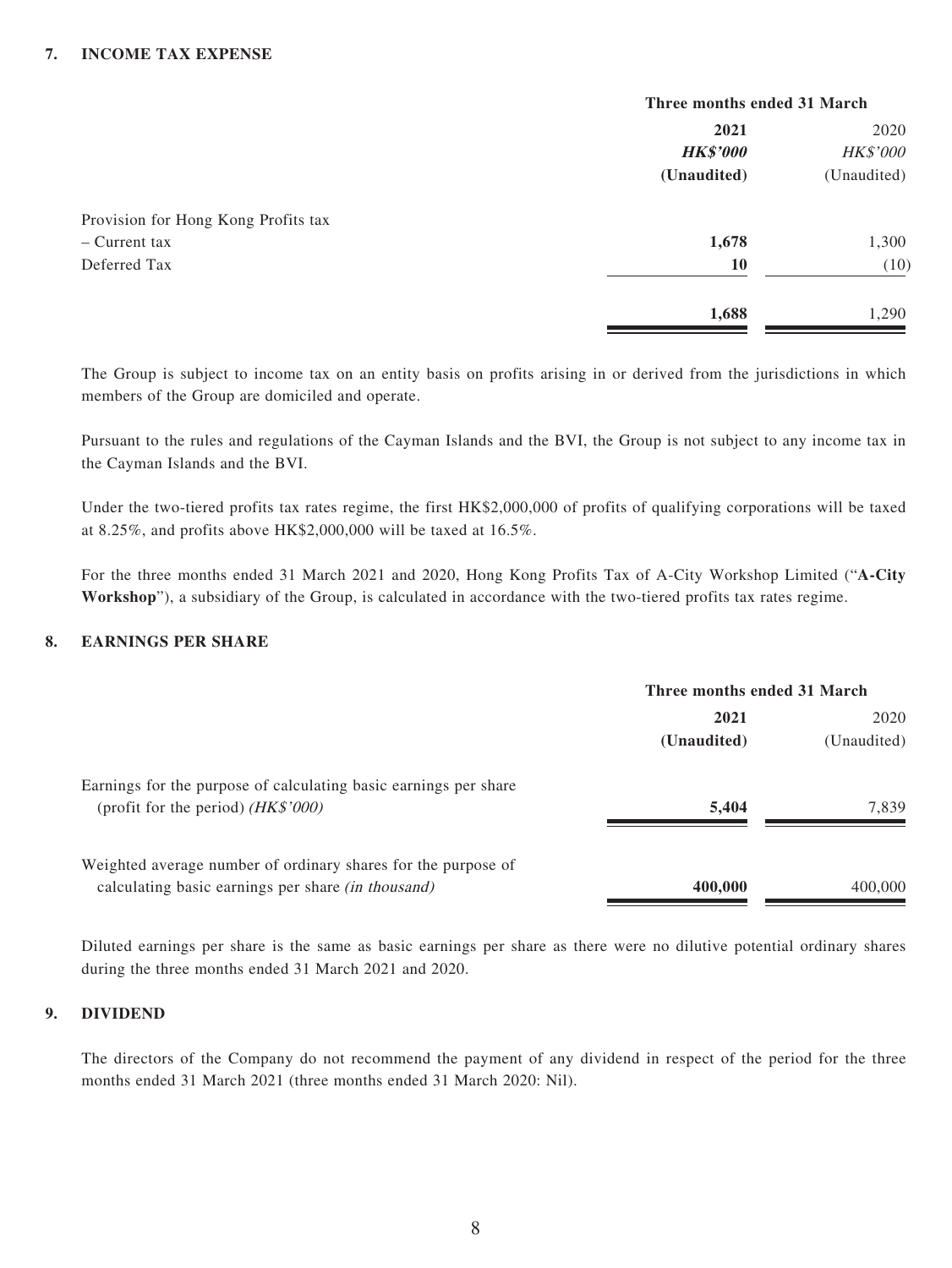#### **MANAGEMENT'S DISCUSSION AND ANALYSIS**

#### **BUSINESS REVIEW**

The Group is a slope works contractor in Hong Kong. The slope works undertaken by the Group generally involve landslip preventive and remedial works for improving or maintaining the stability of slopes and/or retaining walls. The Group is experienced in undertaking different kinds of slope works which mainly comprise (i) drilling and installation of soil nails; (ii) construction of retaining walls; (iii) installation of debris flow protection rigid barriers; (iv) construction of flexible barrier system; (v) installation of raking drains; (vi) installation of wire meshes and mats for erosion control; (vii) construction of concrete maintenance stairway/access; and (viii) landscape softworks and establishment works. A-City Workshop, the Group's principal operating subsidiary, is registered under the Buildings Ordinance as a Registered General Building Contractor and a Registered Specialist Contractor under the sub-register of "site formation works" category. A-City Workshop is also registered as a Registered Specialist Trade Contractors for reinforcement bar fixing, concreting formwork and concreting and registered as a Registered Subcontractor for earthwork and geotechnical works under Registered Specialist Trade Contractor Scheme in Construction Industry Council. On 18 June 2020, A-City Workshop was approved and was registered as a probationary contractor on the List of Approved Specialist Contractors for Public Works maintained by the Development Bureau under the category of "Landslip preventive/remedial works to slopes/retaining walls" ("**Approved Specialist Contractors**").

#### **PROSPECTS**

The Shares were listed on the GEM on 13 December 2019 (the "**Listing Date**"). Net proceeds from the Listing were approximately HK\$37.1 million after deduction of the underwriting commission and relevant listing expenses. The Group utilised the fund for satisfying the requirements of working capital and machineries stated in the application of Approved Specialist Contractors. In addition, we applied the fund for our staff recruitment on new projects.

We believe that such registration will significantly enhance our market position and facilitate us to expand our market share in the slope works industry in Hong Kong. Our right to tender public slope works directly from the Government can provide more business opportunities and better position for us to capture the forecasted growth in public slope works.

In view of the outbreak of the Epidemic in Hong Kong since January 2020, the Group has implemented measures, including frequent cleaning with disinfectant, ensuring all staffs wear face masks at work, and conducting body temperature test, etc., to protect the health and safety of the employees. We will continue to closely monitor the development of the Epidemic and use every effort on epidemic prevention and control during our daily operations. Our Directors believe that Epidemic will not have significant impact on the Group's continuing business operations.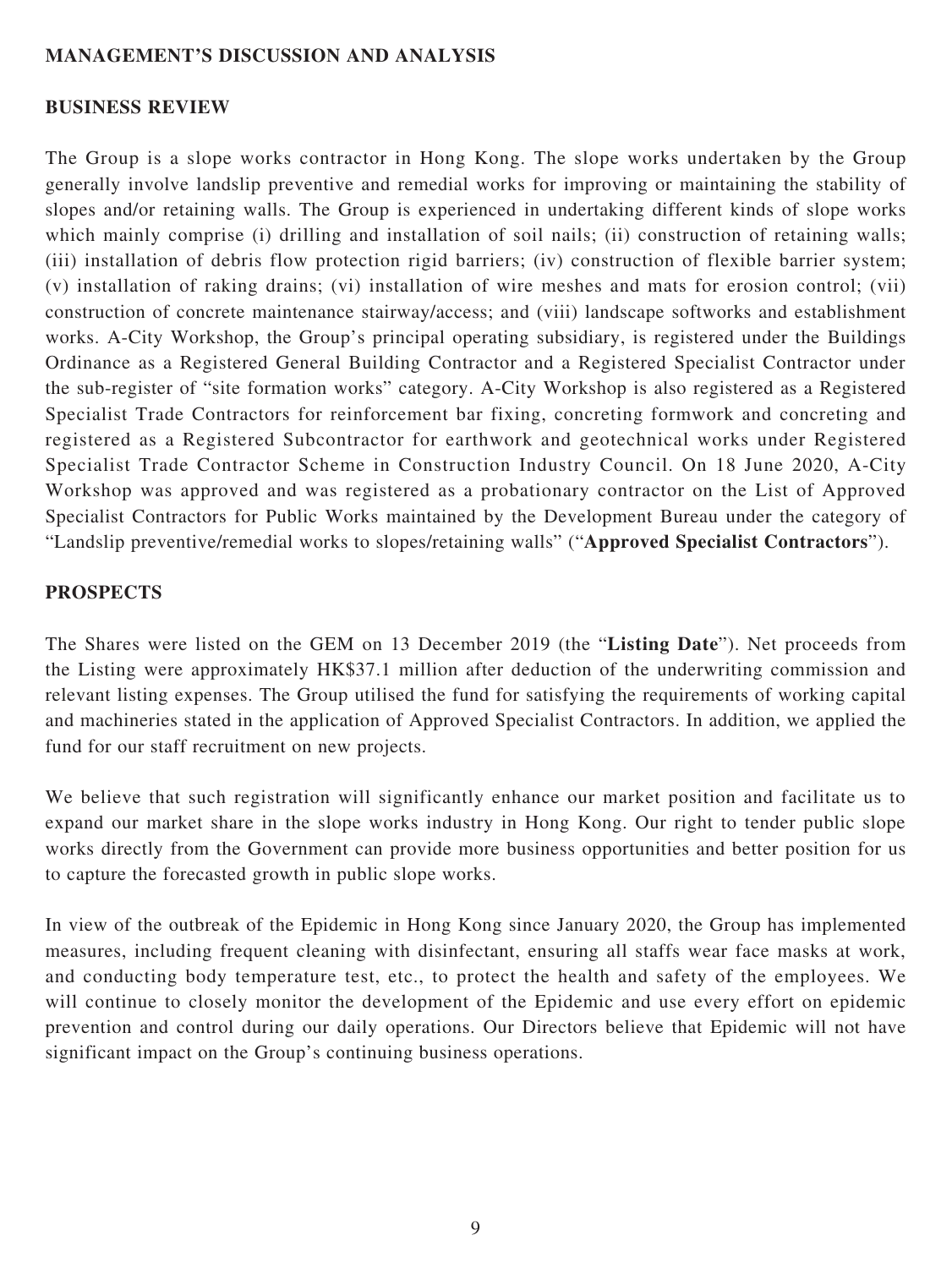#### **FINANCIAL REVIEW**

#### **Revenue**

Our revenue increased from approximately HK\$61.1 million for the three months ended 31 March 2020 to approximately HK\$73.3 million for the three months ended 31 March 2021, representing an increase of approximately HK\$12.2 million or 20.0%. Our revenue increased primarily due to the increase in the number of projects with revenue contributed to our Group during the three months ended 31 March 2021 and an increase in our revenue derived from the relatively larger scale projects (i.e., projects with revenue recognised HK\$10.0 million or above). They are illustrated in the tables below:

Number of projects with revenue contributions:

|                         | Three months ended 31 March |      |  |
|-------------------------|-----------------------------|------|--|
|                         | 2021                        | 2020 |  |
| Public sector projects  | 11                          | 13   |  |
| Private sector projects | 10                          | 6    |  |
| Total                   | 21                          | 19   |  |

Number of projects with revenue recognised:

|                                           | Three months ended 31 March |      |  |
|-------------------------------------------|-----------------------------|------|--|
|                                           | 2021                        | 2020 |  |
| HK\$10.0 million or above                 | 3                           | 2    |  |
| HK\$5.0 million to below HK\$10.0 million | 2                           | 3    |  |
| HK\$1.0 million to below HK\$5.0 million  | 5                           | 5    |  |
| Below HK\$1.0 million                     | 11                          | 9    |  |
| Total                                     | 21                          | 19   |  |

#### **Cost of Services**

Cost of services increased by approximately HK\$10.2 million, or 20.6%, from approximately HK\$49.6 million for the three months ended 30 March 2020 to approximately HK\$59.8 million for the three months ended 31 March 2021. Such increase in cost of services was generally in line with the increase in revenue.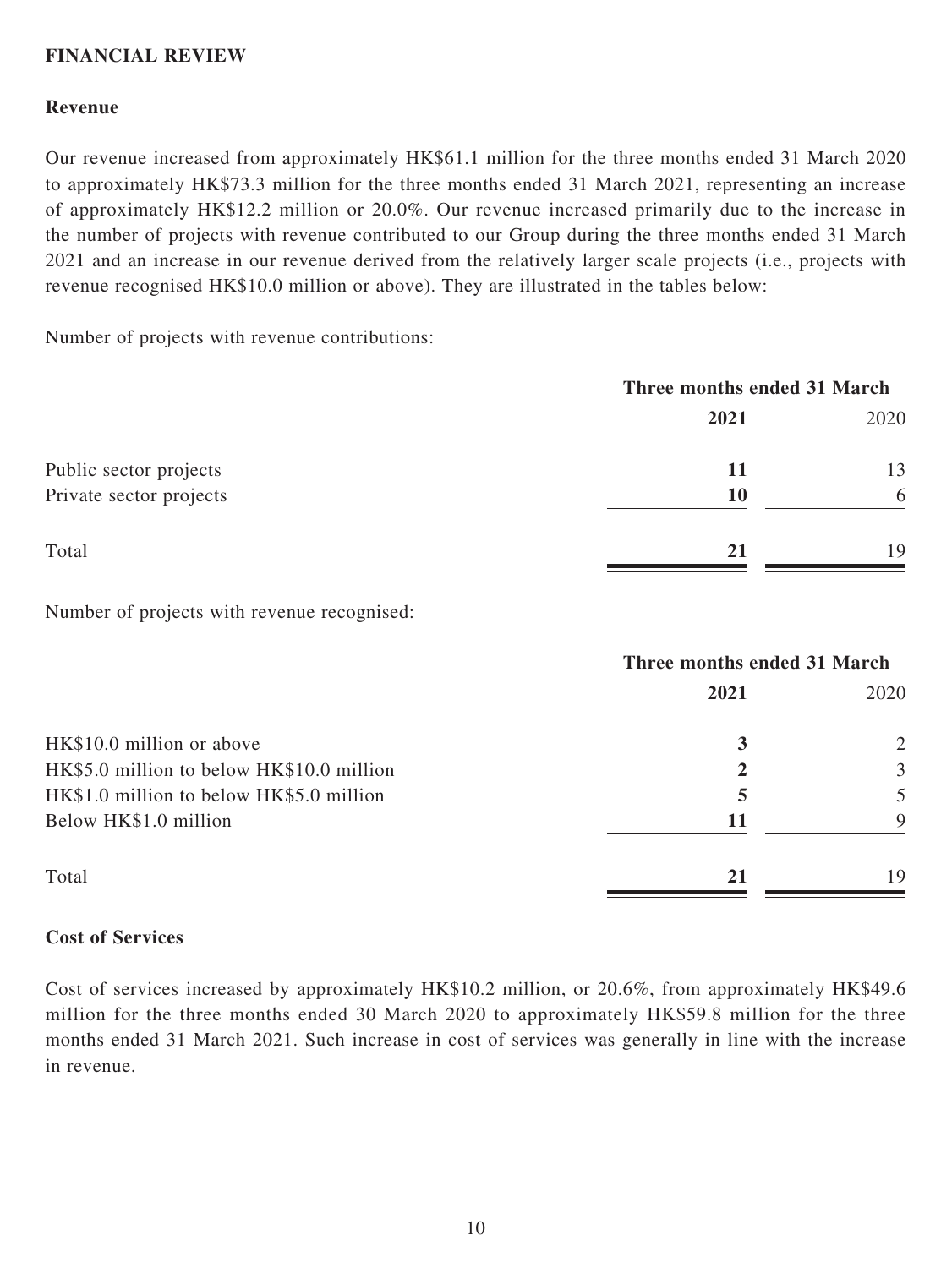## **Gross Profit and Gross Profit Margin**

Gross profit increased by approximately HK\$2.0 million, or 17.6%, from approximately HK\$11.4 million for the three months ended 31 March 2020 to approximately HK\$13.4 million for the three months ended 31 March 2021. For the three months ended 31 March 2020 and 2021, our gross profit margin remained broadly stable at approximately 18.7% and 18.3%, respectively.

## **Other Income, Gains and Losses, net**

Other income, gains and losses increased significantly by approximately HK\$632,000, or 336.2%. Such significant increase was mainly due to the government grants received by our Group in relation to the Employment Support Scheme during the three months ended 31 March 2021.

#### **Administrative Expenses**

Administrative expenses remained broadly stable at approximately HK\$2.5 million and HK\$2.4 million for the three months ended 31 March 2020 and 2021, respectively.

## **Transfer of Listing and Related Expenses**

Transfer of listing and related expenses amounted to approximately HK\$4.8 million for the three months ended 31 March 2021, which was attributable to the proposed transfer of the listing of the Company's shares from GEM to the Main Board of the Stock Exchange during the period.

## **Finance Costs**

The Group's finance costs for the three months ended 31 March 2020 and 2021 amounted to approximately HK\$4,000 and HK\$5,000, respectively, which was mainly derived from lease liabilities.

#### **Income Tax Expenses**

Income tax expenses increased by approximately HK\$398,000 or 30.9% from approximately HK\$1.3 million for the three months ended 31 March 2020 to approximately HK\$1.7 million for the three months ended 31 March 2021. The increase in the income tax expense was in line with the increase in profits before income tax (excluding transfer of listing and related expenses) as a result of the increase in our revenue and gross profit.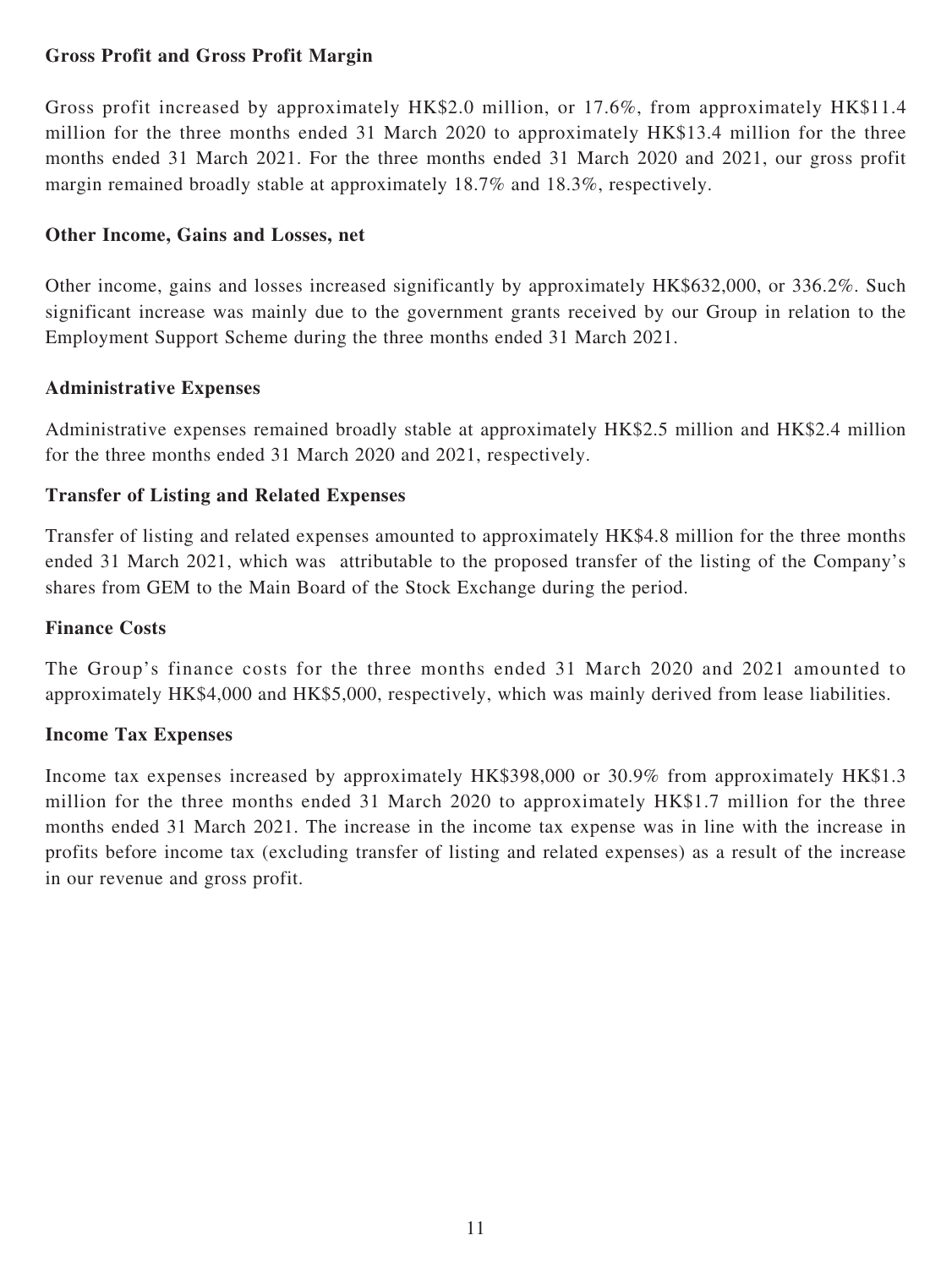#### **Profit and Total Comprehensive Income attributable to equity holders of the Company for the Period**

Profit and total comprehensive income attributable to equity holders of the Company decreased from approximately HK\$7.8 million for the three months ended 31 March 2020 to approximately HK\$5.4 million for the three months ended 31 March 2021, representing a decrease of approximately HK\$2.4 million or 31.1%. Such decrease was mainly attributable to the significant increase in transfer of listing and related expenses incurred by the Group for the three months ended 31 March 2021 as compared to the three months ended 31 March 2020. As such, adjusted profit and total comprehensive income attributable to equity holders of the Company amounted to approximately HK\$9.4 million (excluding transfer of listing and related expenses and the government grant received from the Employment Support Scheme) for the three months ended 31 March 2021, which increased by HK\$1.5 million or 19.6% as compared with HK\$7.8 million for the three months ended 31 March 2020.

#### **USE OF PROCEEDS**

The net proceeds from the Listing (after deducting the underwriting fees and other listing expenses borne by the Company) amounted to approximately HK\$37.1 million. After the Listing, a part of these proceeds have been applied for the purposes as set out in the section headed the "Future Plans And Use of Proceeds" in the prospectus dated 30 November 2019 (the "**Prospectus**").

As disclosed in the Prospectus, the estimated net proceeds from the Listing, after deduction of the underwriting fees and expenses paid by the Company in connection therewith, were approximately HK\$40.0 million. The actual net proceeds received by the Company were approximately HK\$37.1 million. The Company adjusted the difference of approximately HK\$2.9 million accordingly to each business strategies in the same proportion as the original funds applied as shown in the Prospectus. The adjusted net proceeds is shown as below:

|                                                                | <b>Estimated net</b><br>proceeds<br>HK\$ million | <b>Actual net</b><br>proceeds<br>HK\$ million |
|----------------------------------------------------------------|--------------------------------------------------|-----------------------------------------------|
| Strengthening our manpower by recruiting additional staff      | 11.3                                             | 10.5                                          |
| Acquisition of additional machinery                            | 4.7                                              | 4.4                                           |
| Increasing our reserve for financing the issue of performance  |                                                  |                                               |
| guarantees in favour of our customers                          | 2.0                                              | 1.8                                           |
| Maintaining the specific working capital required for being an |                                                  |                                               |
| Approved Specialist Contractor                                 | 22.0                                             | 20.4                                          |
| Total                                                          | 40.0                                             | 37.1                                          |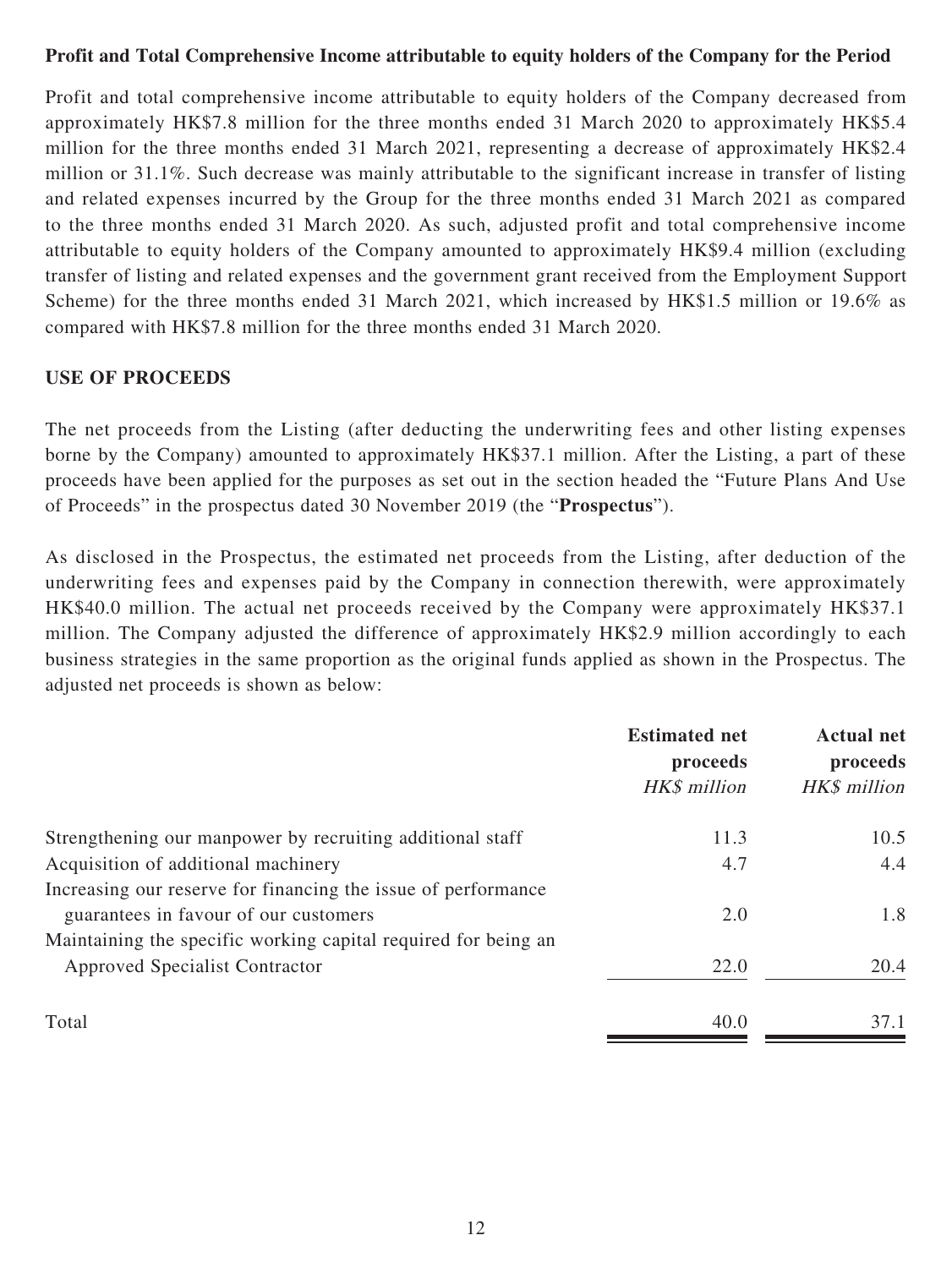An analysis of the planned usage of net proceeds as stated in the Prospectus and the actual utilisation of the net proceeds from the Listing Date up to 31 March 2021 are set out as below:

|                                                                    | <b>Strengthening</b><br>our manpower                     | <b>Acquisition</b>                                | <b>Increasing our</b><br>reserve for<br>financing the<br>issue of<br>performance<br>guarantees in | <b>Maintaining</b><br>the specific<br>working<br>capital<br>required for<br>being an<br>Approved |                                     |
|--------------------------------------------------------------------|----------------------------------------------------------|---------------------------------------------------|---------------------------------------------------------------------------------------------------|--------------------------------------------------------------------------------------------------|-------------------------------------|
| Period                                                             | by recruiting<br>additional staff<br><b>HK\$</b> million | of additional<br>machinery<br><b>HK\$</b> million | favour of our<br>customers<br><b>HK\$</b> million                                                 | <b>Specialist</b><br>Contractor<br><b>HK\$</b> million                                           | <b>Total</b><br><b>HK\$</b> million |
| Planned use of net proceeds<br>From Listing Date to 31 March 2021  | 10.1                                                     | 4.7                                               | 2.0                                                                                               | 22.0                                                                                             | 38.8                                |
| Adjusted use of net proceeds<br>From Listing Date to 31 March 2021 | 9.4                                                      | 4.4                                               | 1.8                                                                                               | 20.4                                                                                             | <b>36.0</b>                         |
| Actual use of net proceeds<br>From Listing Date to 31 March 2021   | 9.4                                                      | 4.4                                               | 1.8                                                                                               | 20.4                                                                                             | <b>36.0</b>                         |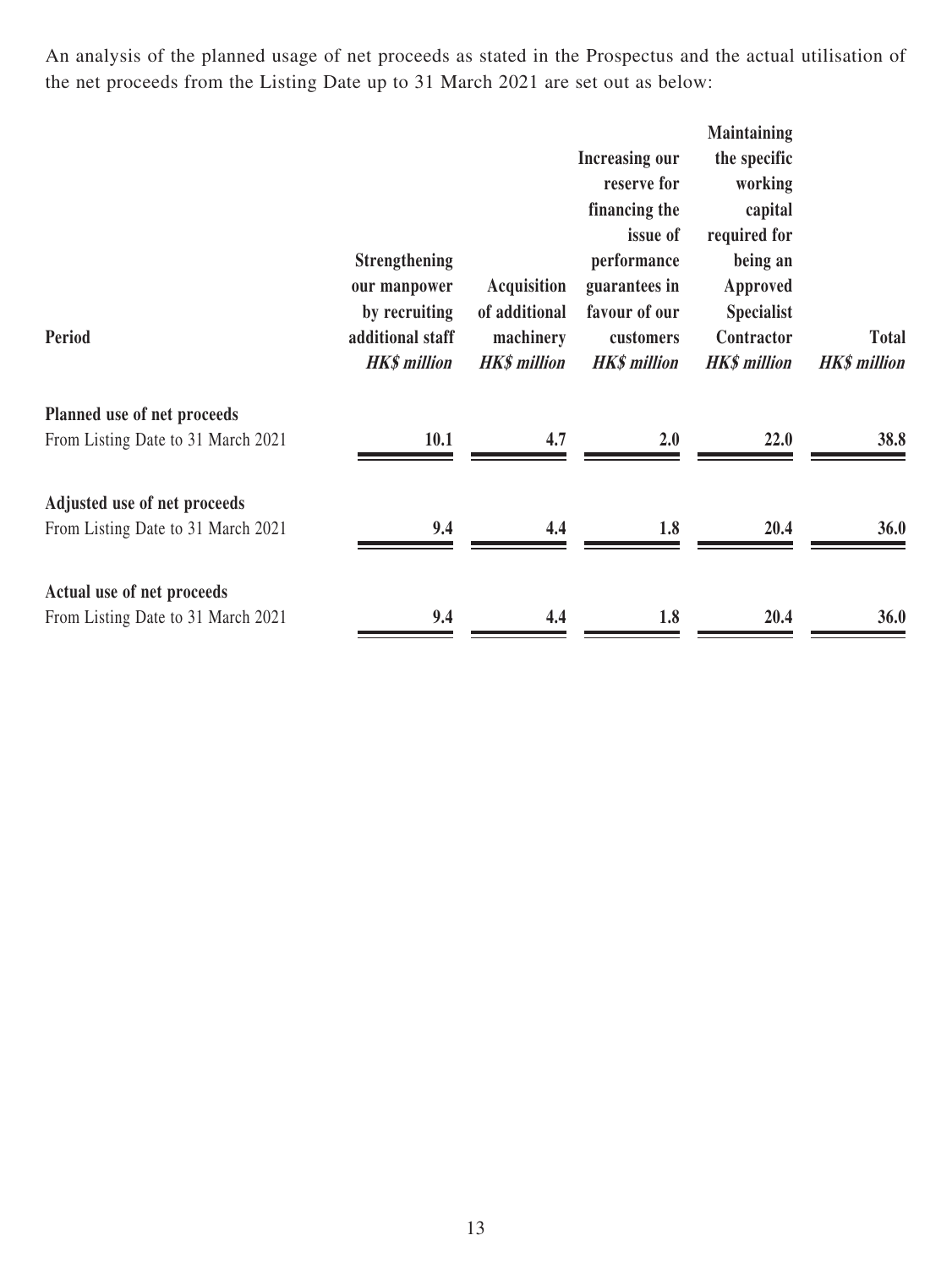#### **COMPARISON BETWEEN BUSINESS OBJECTIVES WITH ACTUAL BUSINESS PROGRESS**

During the period between the Listing Date and 31 March 2021, the Group has utilised approximately HK\$36.0 million to further strengthen its market position, to increase its market share and to capture the growth in the Hong Kong slope works industry. An analysis comparing the intended business objectives as set out in the Prospectus with the Group's actual business progress for the period from the Listing Date to 31 March 2021 is set out below:

| <b>Business strategies as stated</b><br>in the Prospectus                                                    | <b>Implementation activity up</b><br>to 31 March 2021 as stated<br>in the Prospectus                                                                                                                                                                                                  | Actual business progress up<br>to 31 March 2021                                                                                                                                                                                |
|--------------------------------------------------------------------------------------------------------------|---------------------------------------------------------------------------------------------------------------------------------------------------------------------------------------------------------------------------------------------------------------------------------------|--------------------------------------------------------------------------------------------------------------------------------------------------------------------------------------------------------------------------------|
| recruiting additional staff                                                                                  | Strengthening our manpower by Recruit a project manager/site agent,<br>a site engineer, a site foreman, a<br>safety officer/supervisor, a labour<br>officer, a crane truck operator,<br>site foreman, 25 site workers and<br>2 administrative staff.                                  | Recruited a project manager/site<br>agent, a site engineer, a site<br>foreman, a safety officer/<br>supervisor, a labour officer,<br>a crane truck operator, a site<br>foreman, 25 site workers and<br>2 administrative staff. |
|                                                                                                              | Salary payments for a site foreman,<br>14 site workers and an<br>administrative staff                                                                                                                                                                                                 | Paid salaries for a site<br>foreman, 14 site workers and<br>an administrative staff                                                                                                                                            |
| Acquisition of additional<br>machinery                                                                       | Acquire four drilling rigs, three<br>grout pumps, one shotcrete<br>machine, one pneumatic drill, one<br>crane truck, four air compressors,<br>two generators and five motor<br>vehicles.                                                                                              | Acquired four drilling rigs, three<br>grout pumps, one shotcrete<br>machine, one pneumatic drill,<br>one crane truck, four air<br>compressor, two generators<br>and five motor vehicles.                                       |
| Increasing our reserve for<br>financing the issue of<br>performance guarantees in<br>favour of our customers | Increase our reserve for financing<br>the issue of performance<br>guarantees.                                                                                                                                                                                                         | It was completed in February<br>2020.                                                                                                                                                                                          |
| Registration on Approved<br>Specialist Contractors for<br>Public Works                                       | Amount earmarked for satisfying<br>the applicable working capital<br>requirement which is used to<br>maintain a minimum working<br>capital of 10% of the combined<br>annual value of uncompleted<br>works on outstanding contracts<br>for being an Approved Specialist<br>Contractor. | Such amount was reserved.                                                                                                                                                                                                      |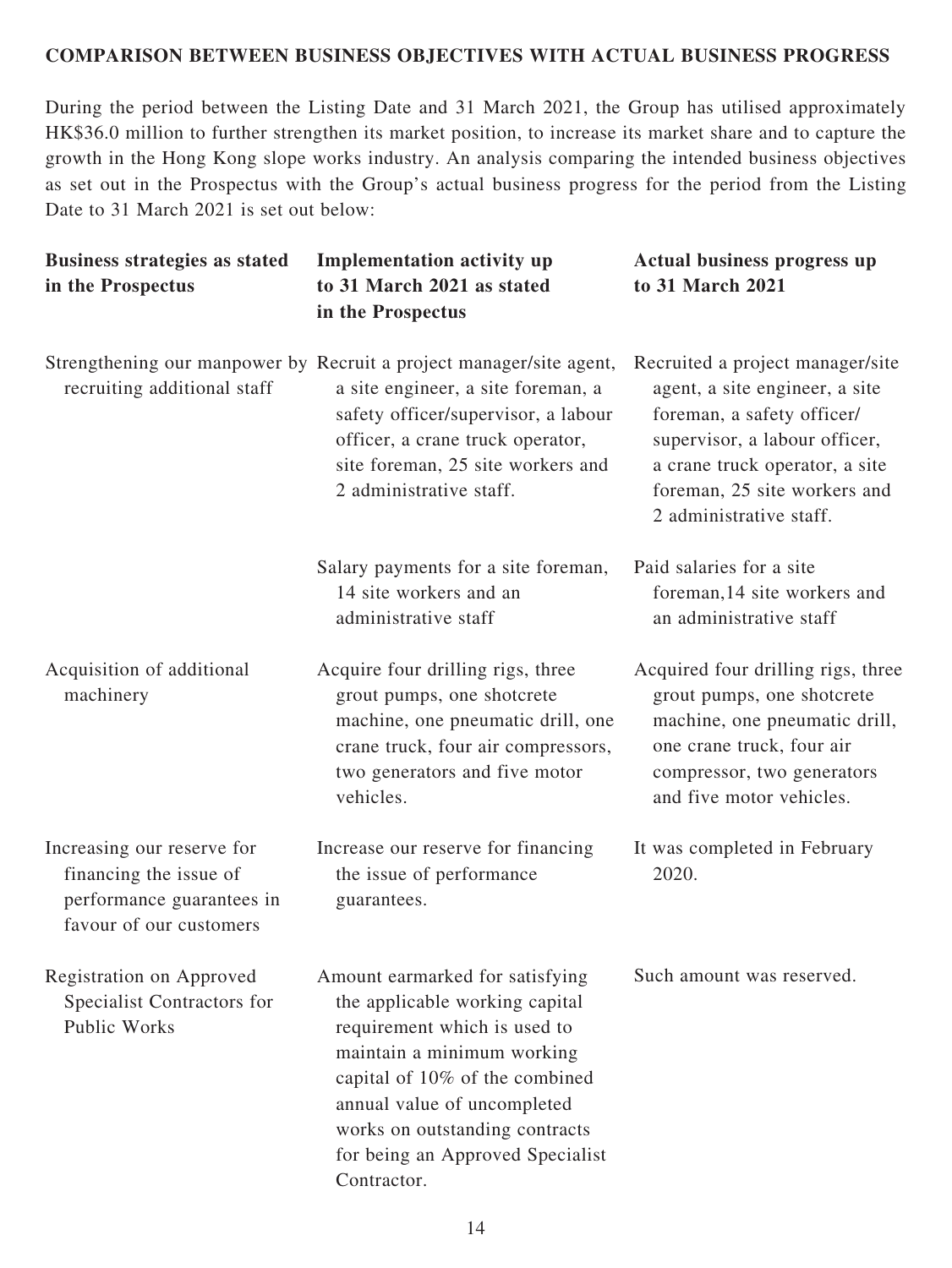Save as disclosed above, the Group will apply the net proceeds in the manners consistent with the proposed applications set out in the section headed "**Future Plans and Use of Proceeds**" in the Prospectus. The remaining utilised proceeds is expected to be fully utilised by 30 June 2021 for strengthening our manpower by recruiting additional staff. The implementation plans for business strategies and the use of net proceeds as stated in the Prospectus were based on the best estimation and assumption of future market conditions made by the Group at the time of preparing the Prospectus. The Group implemented its business strategies and applied the Net Proceeds based on the actual developments of the Group's business and industry, as well as market conditions.

## **ENVIRONMENT POLICIES AND PERFORMANCE**

The principal activity of the Group is governed by environmental laws and regulations in Hong Kong such as those relation to air pollution control and noise control as set out in the section headed "**Regulatory Overview**" in the Prospectus.

The Group recognises the importance of environmental protection and has implemented various environmental protection measures, such as reducing air pollutant emissions and noise assessment, in order to minimise the operation impact on the environment and natural resources.

The Group will continue to monitor the business operations in order to ensure that it does not carry any significant adverse effect on the environment and that the Group's environment protection measures are adequate to ensure compliance with all applicable laws or regulations in Hong Kong.

As at the date of this announcement, no prosecution, penalty or punishment has been imposed upon the Group for the violation of any applicable environmental laws or regulations.

#### **OTHER INFORMATION**

# **INTERESTS AND SHORT POSITIONS OF DIRECTORS AND CHIEF EXECUTIVE IN THE SHARES, UNDERLYING SHARES AND DEBENTURES OF THE COMPANY AND ITS ASSOCIATED CORPORATION**

As at 31 March 2021, the interests or short positions of each of the Directors and the chief executive of the Company in the shares, underlying shares or debentures of the Company or any associated corporation (within the meaning of Part XV of the Securities and Futures Ordinance (Chapter 571 of the Laws of Hong Kong) (the "**SFO**")) which (a) would have to be notified to the Company and the Stock Exchange pursuant to Divisions 7 and 8 of Part XV of the SFO (including interests and short positions which such Directors and chief executives of the Company were taken or deemed to have under such provisions of the SFO); or (b) would be required, pursuant to Section 352 of the SFO, to be entered in the register referred to therein; or (c) would be required, pursuant to Rule 5.46 to 5.67 of the GEM Listing Rules relating to securities transactions by directors to be notified to the Company and the Stock Exchange, were as follows: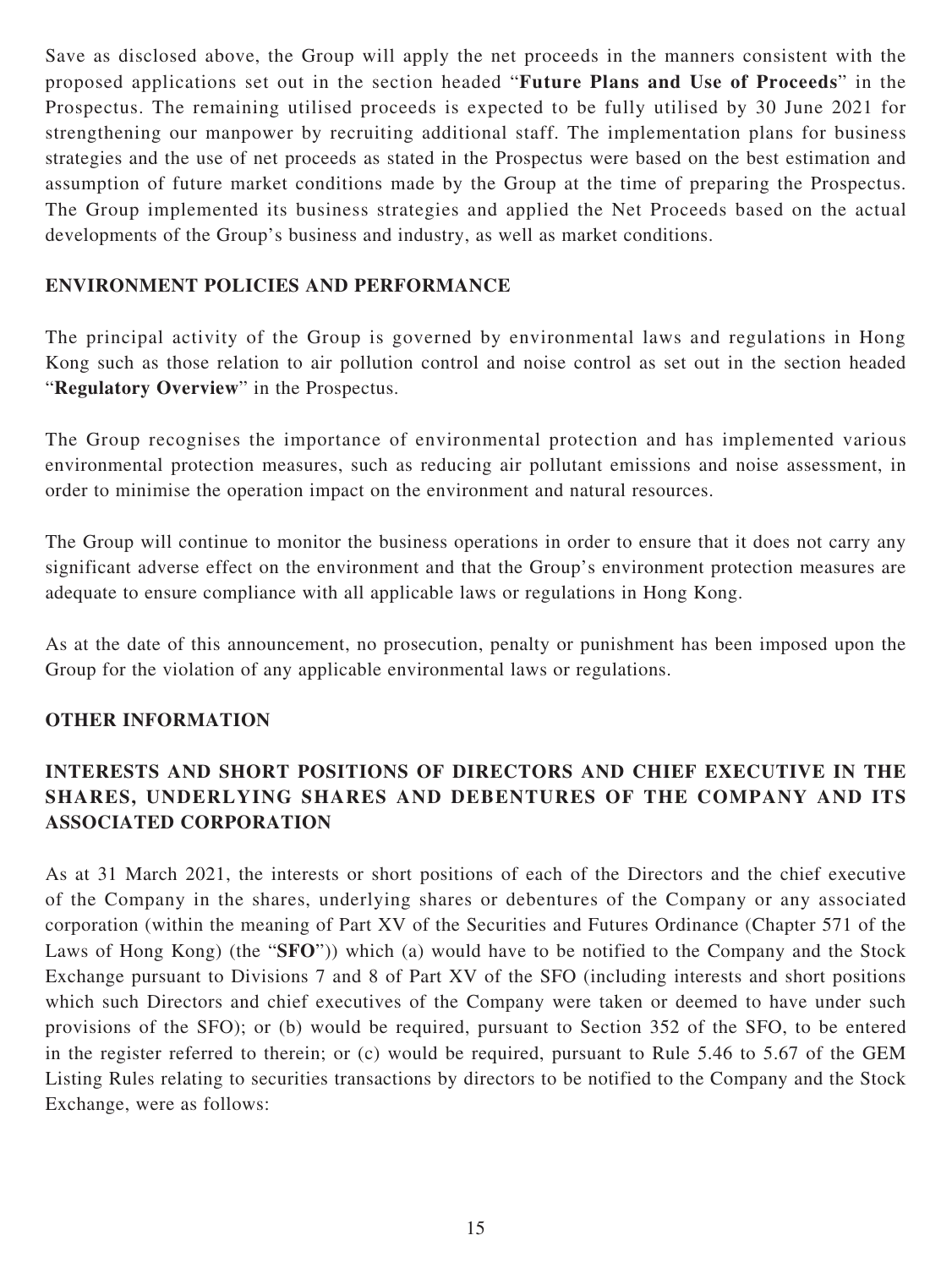**Long positions in shares and underlying shares of the Company and its associated corporation**

| <b>Names</b> of<br><b>Directors</b> | Company<br>concerned                                                                             | Nature of interest/<br>holding capacity                                               | Number of<br>Ordinary<br>shares held      | Percentage of<br>interests in the<br>issued share<br>capital of<br>the Company/<br>associated<br>corporation |
|-------------------------------------|--------------------------------------------------------------------------------------------------|---------------------------------------------------------------------------------------|-------------------------------------------|--------------------------------------------------------------------------------------------------------------|
| Mr. Sieh                            | Company                                                                                          | Interest in a controlled<br>corporation/Interests held<br>jointly with another person | $300,000,000$ (L)<br>(Notes $2$ and $3$ ) | 75%<br>(Note $1$ )                                                                                           |
|                                     | Good Hill                                                                                        | Beneficial owner                                                                      | 2(L)<br>(Notes 3)                         | 50%                                                                                                          |
| Mr. Ho                              | Interest in a controlled<br>Company<br>corporation/Interests held<br>jointly with another person | $300,000,000$ (L)<br>(Notes $2$ and $3$ )                                             | 75%<br>(Note 1)                           |                                                                                                              |
|                                     | Good Hill                                                                                        | Beneficial owner                                                                      | 2(L)<br>(Notes 3)                         | 50%                                                                                                          |

Notes:

- 1. As at 31 March 2021, the Company's issued ordinary share capital was HK\$4.0 million divided into 400,000,000 shares of HK\$0.01 each.
- 2. These 300,000,000 Shares are held by Good Hill, which in turn are directly owned in equal share by each of Mr. Sieh and Mr. Ho. As such, Mr. Sieh and Mr. Ho are deemed under the SFO to be interested in the 300,000,000 Shares collectively held through Good Hill.
- 3. The letter "L" denotes the person's long position in the shares.

Save as disclosed above, as at the date of this announcement, none of the Directors or the chief executive of the Company had any interests or short positions in the shares, underlying shares or debentures of the Company or its associated corporations (within the meaning of Part XV of the SFO) which were required (i) to be notified to the Company and the Stock Exchange pursuant to Divisions 7 and 8 of Part XV of the SFO (including interests and/or short positions which they were taken or deemed to have under such provisions of the SFO); or (ii) pursuant to section 352 of the SFO, to be entered into the register required to be kept therein; or (iii) pursuant to Rules 5.46 to 5.67 of the GEM Listing Rules relating to securities transactions by directors to be notified to the Company and the Stock Exchange.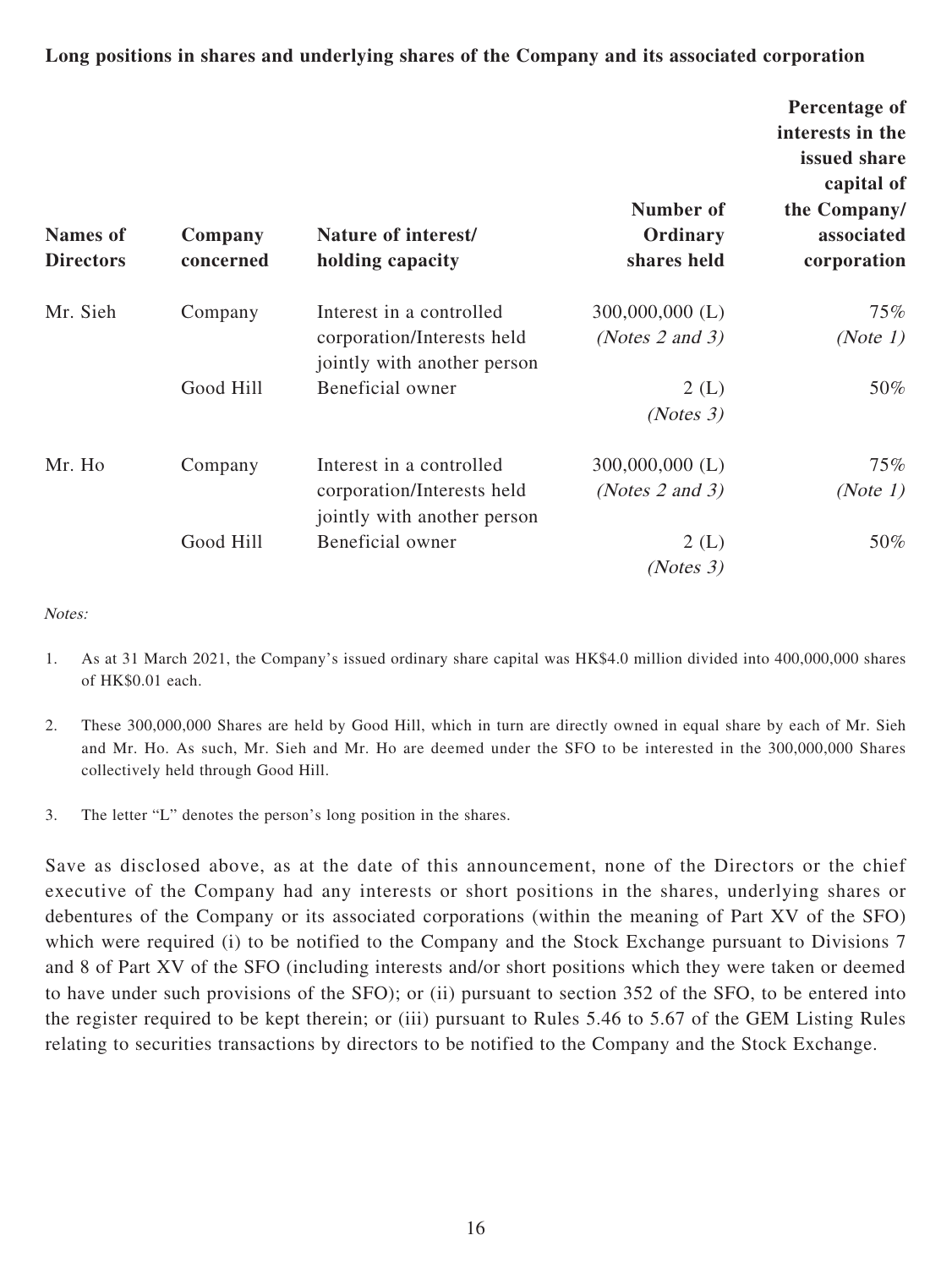# **INTERESTS AND SHORT POSITIONS OF THE SUBSTANTIAL SHAREHOLDERS AND OTHER PERSONS IN THE SHARES, UNDERLYING SHARES AND DEBENTURES OF THE COMPANY AND ITS ASSOCIATED CORPORATIONS**

As at 31 March 2021, so far as it is known to the Directors, the following persons (not being a Director or chief executive of the Company) had or were deemed to have interests in shares or underlying shares of the Company which (i) were recorded in the register required to be kept by the Company under Section 336 of the SFO, or (ii) which would fall to be disclosed under the provisions of Divisions 2 and 3 of Part XV of the SFO and the GEM Listing Rules, or (iii) who will be, directly or indirectly, be interested in 10% or more of the nominal value of any class of share capital carrying rights to vote in all circumstances at general meetings of any member of our Group.

| <b>Names of</b><br>shareholders | <b>Nature of Interest/holding</b><br>capacity | Number of<br>ordinary shares held | Percentage of<br>interests in the<br>issued share capital<br>of the Company<br>(Note 1) |
|---------------------------------|-----------------------------------------------|-----------------------------------|-----------------------------------------------------------------------------------------|
| Good Hill                       | Beneficial owner                              | $300,000,000$ (L)                 | $75\%$                                                                                  |
|                                 |                                               | (Notes 2 and 5)                   |                                                                                         |
| Ms. Cao Hongmei                 | Interest of spouse                            | $300,000,000$ (L)                 | $75\%$                                                                                  |
|                                 |                                               | (Notes $3$ and $5$ )              |                                                                                         |
| Ms. Lee Kim Kum                 | Interest of spouse                            | $300,000,000$ (L)                 | $75\%$                                                                                  |
|                                 |                                               | (Notes 4 and 5)                   |                                                                                         |

#### Notes:

- 1. As at 31 March 2021, the Company's issued ordinary share capital was HK\$4.0 million divided into 400,000,000 shares of HK\$0.01 each.
- 2. These 300,000,000 Shares are held by Good Hill, which in turn are directly owned in equal share by each of Mr. Sieh and Mr. Ho. As such, Mr. Sieh and Mr. Ho are deemed under the SFO to be interested in the 300,000,000 Shares collectively held through Good Hill.
- 3. Ms. Cao Hongmei is the spouse of Mr. Sieh. As such, she is deemed to be interested in the shares of the Company in which Mr. Sieh Shing Kee is interested under Part XV of the SFO.
- 4. Ms. Lee Kim Kum is the spouse of Mr. Ho. As such, she is deemed to be interested in the shares of the Company in which Mr. Ho Ka Ki is interested under Part XV of the SFO.
- 5. The letter "L" denotes the person's long position in the shares of the Company.

Save as disclosed above, as at 31 March 2021, the Directors have not been notified by any person who had interests or short positions in the Shares or underlying Shares or debentures of the Company as recorded in the register required to be kept pursuant to Section 336 of the SFO, or which would fall to be disclosed under the provisions of Divisions 2 and 3 of Part XV of the SFO.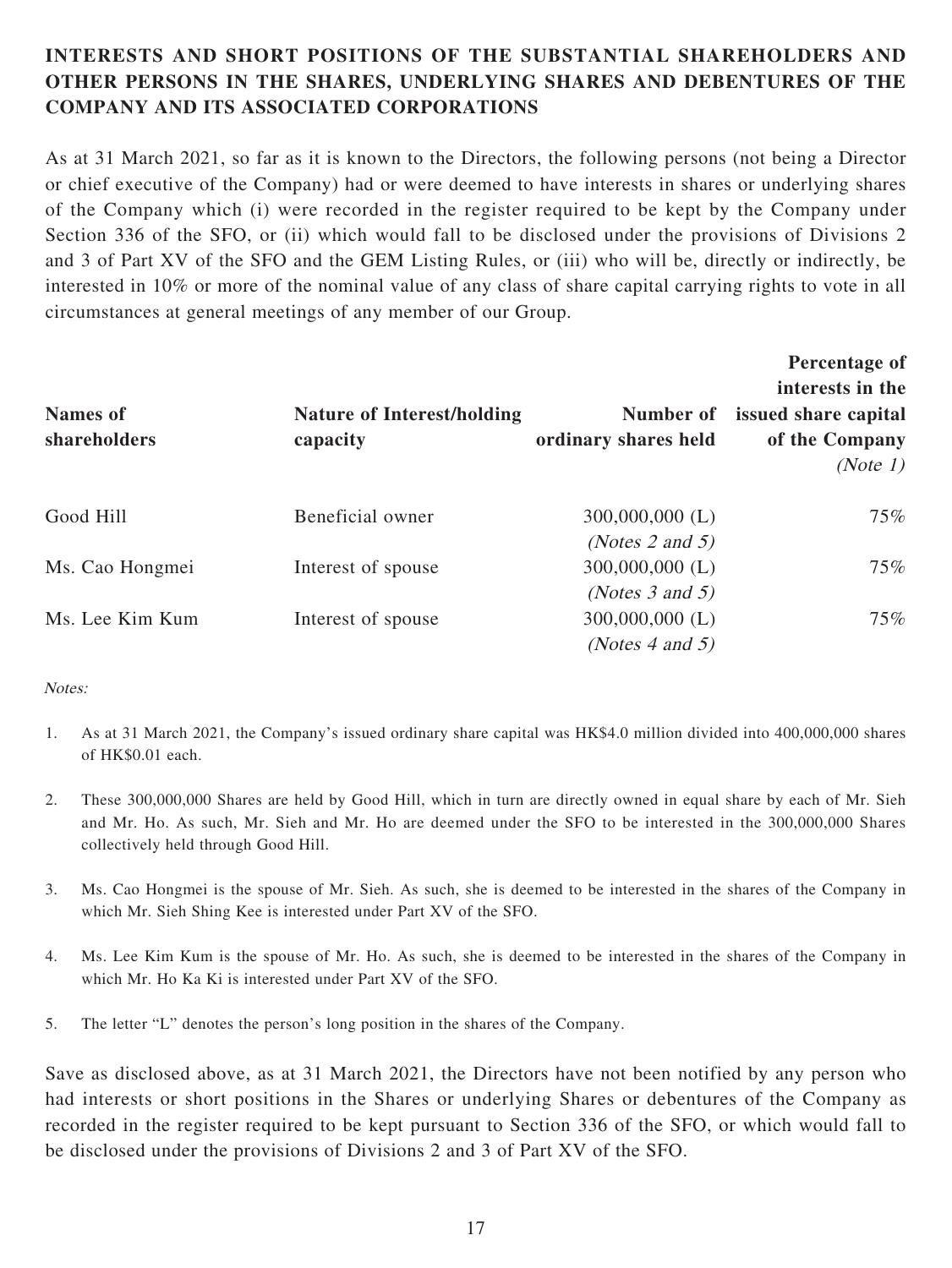## **PURCHASE, SALE OR REDEMPTION OF LISTED SECURITIES**

Neither the Company nor any of its subsidiaries had purchased, sold or redeemed any of the Company's shares during the three months ended 31 March 2021.

## **SECURITIES TRANSACTIONS BY DIRECTORS**

The Company has adopted a Code of Ethics and Securities Transactions (the "**Code**") on the terms which are not exactly less than the required standard of dealings set out in Rules 5.48 to 5.67 of the GEM Listing Rules as its own code of conduct regarding securities transactions by Directors. Having made specific enquiries of all Directors, all Directors confirmed that they had complied with the required standard of dealings and the Code regarding securities transactions during the three months ended 31 March 2021.

# **Competing Interests**

The Directors confirm that none of the Controlling Shareholders or the Directors and their respective close associates (as defined in the GEM Listing Rules) is interested in any business apart from the business operated by our Group which competes or is likely to compete, directly or indirectly, with our Group's business from the Listing Date to the date of this announcement.

## **Interests of the Compliance Adviser**

Pursuant to Rule 6A.19 of the GEM Listing Rule, the Company has appointed Grande Capital Limited as the independent compliance adviser (the "**Compliance Adviser**") on an on-going basis for consultation on compliance with the GEM Listing Rules. As at 31 March 2021, as informed by the Compliance Adviser, save for the compliance adviser's agreement entered into between the Company and the Compliance Adviser dated 25 March 2019 and the financial adviser agreement in respect of proposed transfer of listing dated 8 December 2020, neither the Compliance Adviser nor any of its directors, employees or close associates (as defined under the GEM Listing Rules) had any interests in the Group which is required to be notified to the Company pursuant to Rule 6A.32 of the GEM Listing Rules.

#### **Audit Committee**

Our Company established an audit committee on 25 November 2019 in compliance with Rule 5.28 to 5.33 of the GEM Listing Rules. Written terms of reference in compliance with paragraph C.3.3 of the principles and code provisions as set out in the corporate governance (the "**CG Code**") were adopted. Our Audit Committee consists of three members, namely, Mr. Tso Ping Cheong Brian, Mr. Kwong Che Sing and Mr. Ling Siu Tsang. Mr. Tso Ping Cheong Brian is the chairman of our Audit Committee and he is a certified public accountant with more than 18 years of experience in professional accounting. Accordingly, the Company has fully complied with Rule 5.05(2) of the GEM Listing Rules.